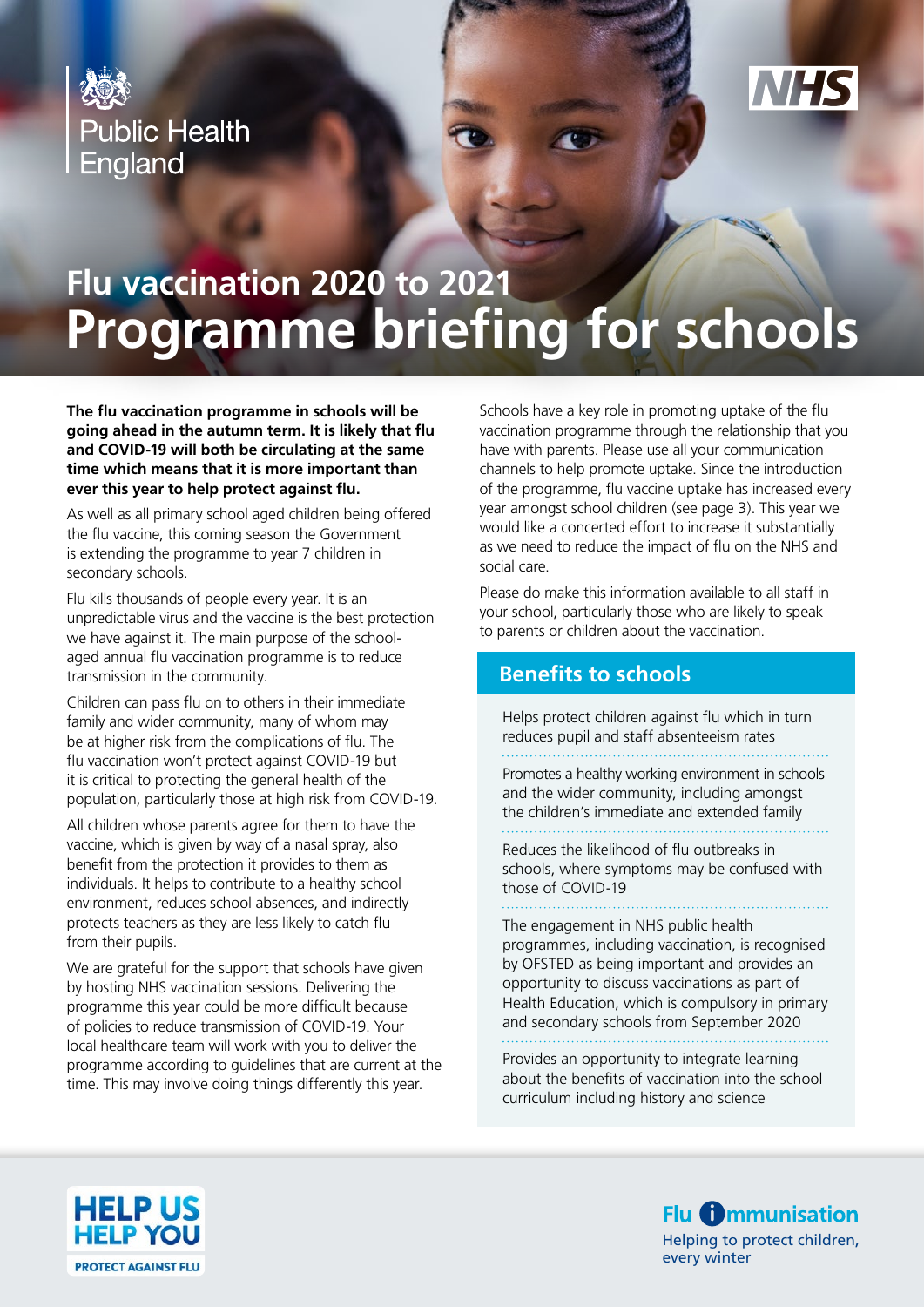# **Frequently asked questions**

## **Why is flu vaccination for children important?**

Flu is unpredictable. It can be a serious illness that leads to complications like bronchitis and pneumonia, and painful ear infection in children. Children under the age of 5 years old have the highest rate of hospital admission of any age group. On average an estimated 17,000 people die from flu each year in England. However, in a bad flu year deaths can be much higher, such as in 2014/15 when there were over 28,000 deaths.

A long-standing vaccination programme has been in place to protect those most at risk from the complications of flu (such as pregnant women, older people, and those with underlying health conditions). Since 2013 a phased roll-out to children has been implemented. The purpose is to help protect the children themselves and to stop them spreading it to their families and the wider community, given the role that children have in transmission of the flu virus.

## **Why does COVID-19 mean the school's flu vaccination programme is so important this year?**

Many of those who are vulnerable if they get COVID-19 are also those most at risk from the complications of flu. This year it is really important that we help to keep these people well by reducing the chances of them getting flu. We also want to reduce pressure on the NHS. Those at risk from flu will be offered the flu vaccine for their own protection but we also want to reduce flu transmission in the community by vaccinating children.

There are also benefits for the school from vaccinating the children against flu. It helps to provide a healthy school environment by protecting the pupils and, indirectly, the staff. Research has shown that the programme has reduced school absences. This year, given the disruption that there has already been to education, it is important to reduce any further time lost by pupils being away from school. It will also reduce the disruption to schools from flu outbreaks and the confusion that this may cause given that many of the symptoms of flu are similar to COVID-19 symptoms.

#### **Why is the programme being extended to Year 7 children?**

This year we have secured additional vaccine to enable us to extend the programme into secondary schools in 2020/21. This is part of our wider planning for winter, as we are likely to see both flu and COVID-19 circulating at the same time. Although it is the first time Year 7 pupils will be offered the vaccine nationally, these pupils will have been offered the flu vaccine when they were in primary school so both they and their parents will be familiar with the programme. We ask you to work with your local healthcare team as you have done in the past with other vaccine programmes delivered through secondary schools.

# **What will the school be asked to do?**

Your local healthcare team will try and keep disruption to a minimum and will only ask you to do the things that they cannot do themselves.

Schools (including the new Year 7 cohort) will be asked to:

- work with the healthcare team to agree the best approach for implementing the programme in your school
- nominate a named contact for the healthcare team to liaise with
- agree a date(s) for the vaccination session
- provide a suitable location for the immunisation to take place (e.g. school hall)
- agree a process for providing parents with the invitation letter, information leaflet and consent form
- encourage children and their parents to look out for the consent form and return it by an agreed time
- send reminders through your usual channels such as email or text distribution lists, parent newsletters, visual display screens etc.
- endorse the programme on your website etc.
- let parents know which day vaccination will take place and let children know what will happen.

## **How will the programme be different this year?**

Your local healthcare team will work with you to deliver the programme according to guidelines on reducing transmission of COVID-19 that are current at the time. This may involve doing things differently this year.

# **Why are children offered a nasal spray?**

Children are offered a nasal spray as it is quick, painless and is more effective in children than an injectable vaccine.

There will be a small number of children in your school not able to have the nasal spray vaccine because of pre-existing medical conditions or treatments. They may be offered an injected vaccine instead (either at school or alternatively they will be asked to go to their GP practice for it).

All questions about vaccine suitability, and whether the child can have it on the day if unwell, should be directed to the healthcare team.

# **When do the vaccinations need to be given?**

Vaccinations need to be given between October and mid- December before flu tends to circulate. As the flu virus can change each year, vaccination is required on an annual basis.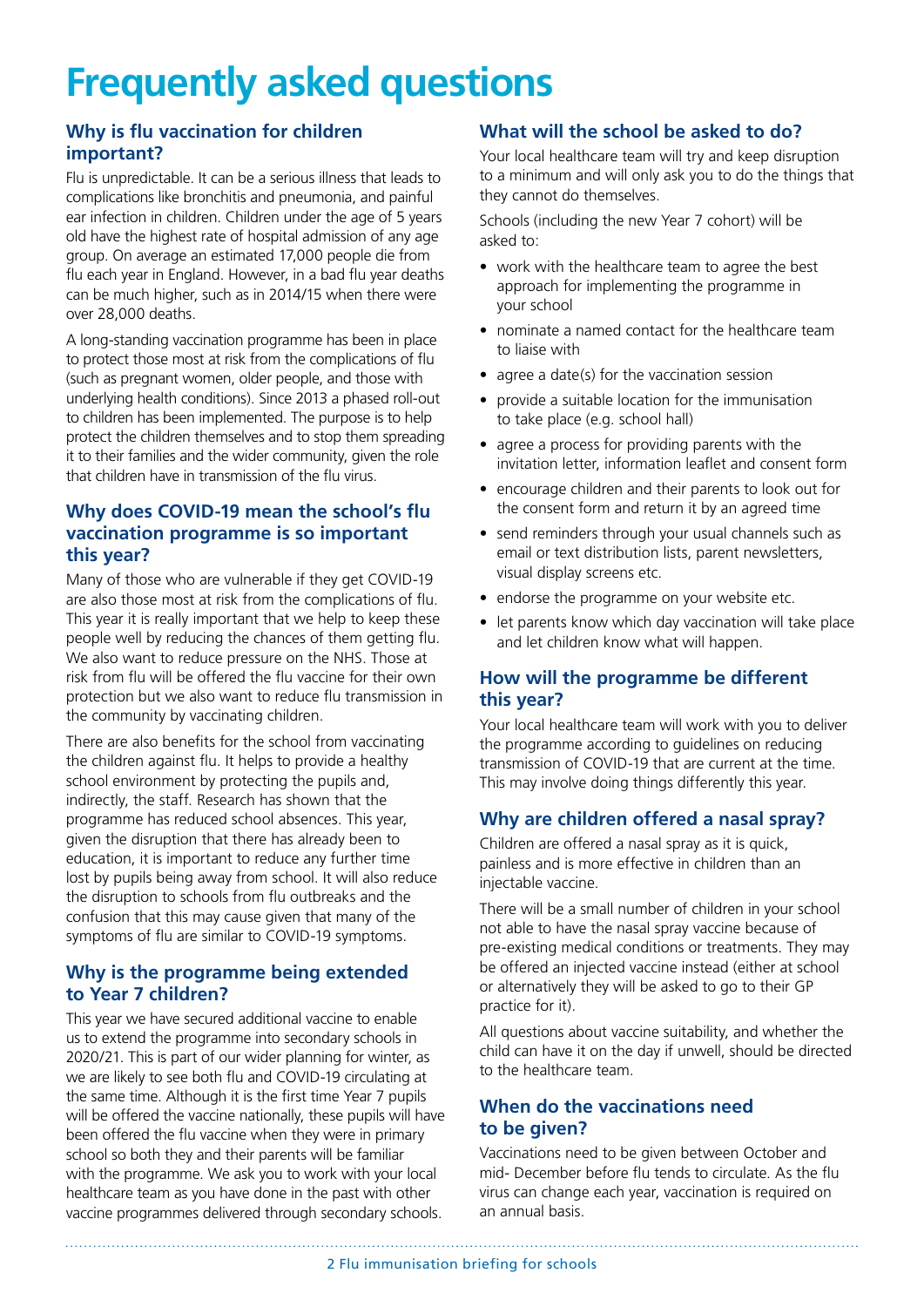| Flu vaccine uptake in schools since introduction of programme |         |          |         |         |                       |
|---------------------------------------------------------------|---------|----------|---------|---------|-----------------------|
|                                                               | 2019/20 | 2018/19  | 2017/18 | 2016/17 | 2015/16               |
| Reception                                                     | 64.3%   | 64.3%    | 62.6%   | 33.9%*  | $30.0\%$ <sup>*</sup> |
| Year 1                                                        | 63.6%   | 63.6%    | 61.0%   | 57.6%   | 54.4%                 |
| Year <sub>2</sub>                                             | 62.6%   | 61.5%    | 60.4%   | 55.4%   | 52.9%                 |
| Year <sub>3</sub>                                             | 60.6%   | $60.4\%$ | 57.6%   | 53.3%   | N/A                   |
| Year 4                                                        | 59.6%   | 58.3%    | 55.8%   | N/A     | N/A                   |
| Year <sub>5</sub>                                             | 57.2%   | 56.5%    | N/A     | N/A     | N/A                   |
| Year <sub>6</sub>                                             | 55.0%   | N/A      | N/A     | N/A     | N/A                   |

\*Offered in general practice not schools

# **Who will be giving the vaccine to the children?**

The programme will be delivered by an NHS healthcare team which may include nurses, healthcare support workers, administrative staff, and other associated professionals who specialise in delivery of school aged vaccinations. The team will administer the vaccination according to nationally set standards. Staff will have appropriate qualifications and training, including safeguarding training. Depending upon the advice that is current at the time, staff administering the vaccine may need to be wearing personal protective equipment.

#### **How will parent/guardian consent be obtained?**

A consent form and information leaflet provided by the healthcare team will be used to seek parental consent. Parents will also be provided with a contact number for the healthcare team in case of any queries. Forms should be returned by the deadline agreed with the team. You may be asked to collect these forms from parents on behalf of the healthcare team or it may be done electronically.

#### **How else could the school support the programme?**

We know that teachers and other members of staff are trusted by parents and can support the programme by teaching children about the benefits of vaccination, talking to parents about the programme, and reassuring children on the day (if needed).

## **Does GDPR change how consent needs to be obtained?**

The General Data Protection Regulation (GDPR) became UK law on 25 May 2018. No change is required to the way in which parental agreement is obtained. Schools should continue to work with the healthcare teams providing vaccinations in schools, who will provide information resources and parental consent forms.

# **The nasal flu vaccine**

Almost all children will be able to have the vaccine as a nasal spray (up the nose), which is a quick and painless process

Serious side effects are uncommon but many children can develop a runny or blocked nose, headache, some tiredness or loss of appetite that lasts for a short period . . . . . . . . . . . . . . . . . . . .

There are some children who cannot have the nasal spray because of pre-existing medical conditions or treatments. All questions about suitability should be directed to the healthcare team

If a child is unwell on the day, the healthcare team will decide whether to proceed with vaccination or not

The 'Protecting your child against flu' leaflet provides more information for parents on the vaccine, including how it works and information on those children who are unable to have it

**All questions on the suitability of the vaccine for individual children should be directed to the NHS healthcare team delivering the vaccinations**



3 Flu immunisation briefing for schools